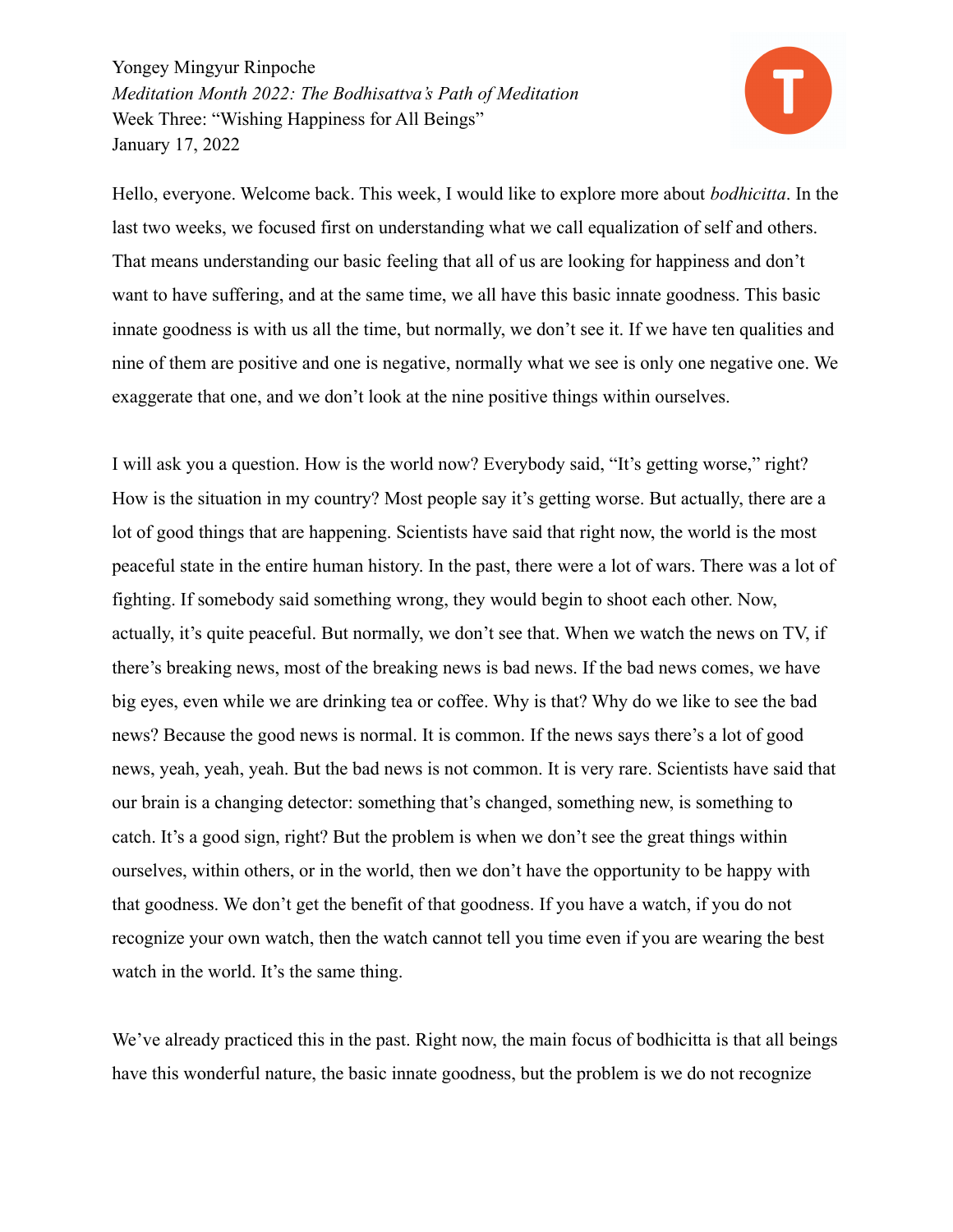

our true nature and we are trapped in ignorance, aversion, craving, pride, jealousy, and hate. More than that, we are trapped in our own perception, so we are not in peace.

All these limitless beings, all sentient beings, they're all looking for happiness. What is the final destination of happiness? It's being fully connected with your true nature. Money doesn't help. Power doesn't help. Position and fame don't help. Of course, these are good. I'm not saying that these are not good and we should not have those. That's not what I mean. But the real lasting happiness is when we connect with our true nature: awareness, love and compassion, and wisdom. Then we feel really happy.

Now, I want to help all beings, and we all share this one feeling of looking for happiness. You wish that: May all beings be happy, and the final destination of happiness is to fully recognize our true nature. From today on, I want to have all beings connect with their true nature fully. Can you do that? Maybe you might think this is not realistic. In one way, yes, that's true. Forget about helping all beings, I cannot help myself fully. There are still a lot of problems, right? But if you have that capacity to help all beings to fully recognize their true nature, will you do so? If you want to do that, raise your hand. I hope you raised it. That is bodhicitta. That is what we call aspiration bodhicitta. But for the realistic level, we don't have that capacity. Therefore, today I'm going to practice. That is what we call application bodhicitta.

Now, we will do this practice together. Please keep your spine loosely straight and relax the muscles in your body. If you want, you can close your eyes. Why are we doing that? Because you want to be happy, you don't want to suffer, and that is the innate love and compassion. Looking for happiness is love; not wanting suffering and problems is compassion. This will be self-love and self-compassion.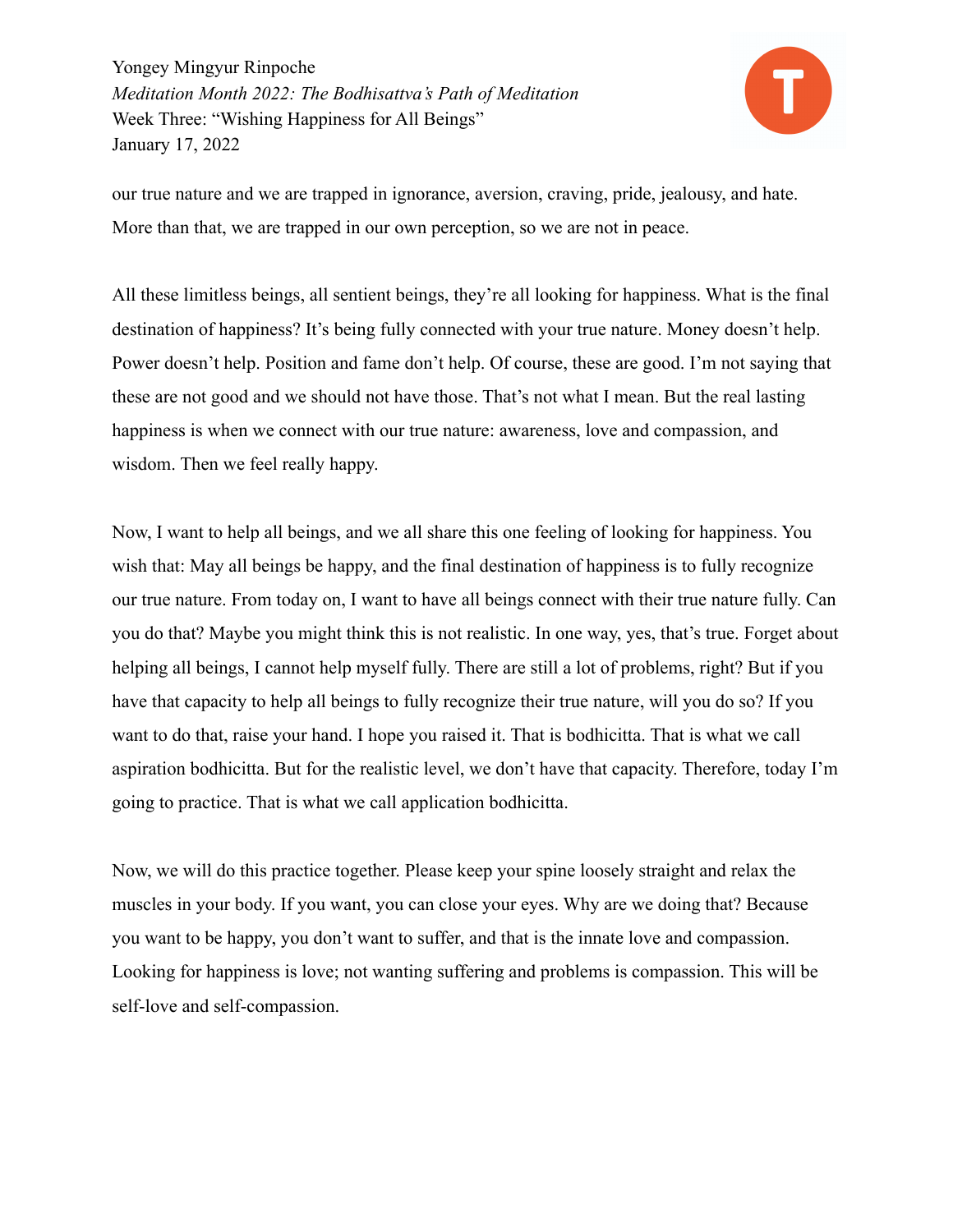

Now, we expand this to others: your friends, your family members, someone you normally like. You can choose someone you like. Now, understand their feeling. They want to be happy, and they don't want to suffer, same as me. Now, wish: May they have happiness and the causes of happiness.

Now expand more: your neighbors, the town or village or city where you're staying now, all the people, all the beings, animals, birds, cats, dogs. All of us are the same. May all have happiness and the causes of happiness.

Now, expand even more to the entire world. All the beings in this planet, we all look for happiness and don't want to suffer, and our true nature is good. We have this basic innate goodness. The quality of the basic innate goodness is awareness, love and compassion, and wisdom. That is actually with us all the time. But we don't recognize this. We think, "I'm not good. Not good enough." Or we think the world is getting worse. We always look at the negative aspects.

When we are not connected with our innate love and compassion, wisdom, and awareness and these are not manifest to us, then we are trapped in our ignorant kleshas. Wish that all of us may be free from this bondage, the suffering and the causes of suffering.

Not only beings in this planet, whatever beings in this limitless space in this limitless universe, may all of them have happiness and the causes of happiness. May all of them be free from suffering and the causes of suffering.

Now, based on this love and compassion practice, we need to develop bodhicitta. Bodhicitta is that all these limitless beings want to be happy and don't want to suffer, but the problem is we don't know what the real causes of happiness and suffering are. Therefore, will you want to help